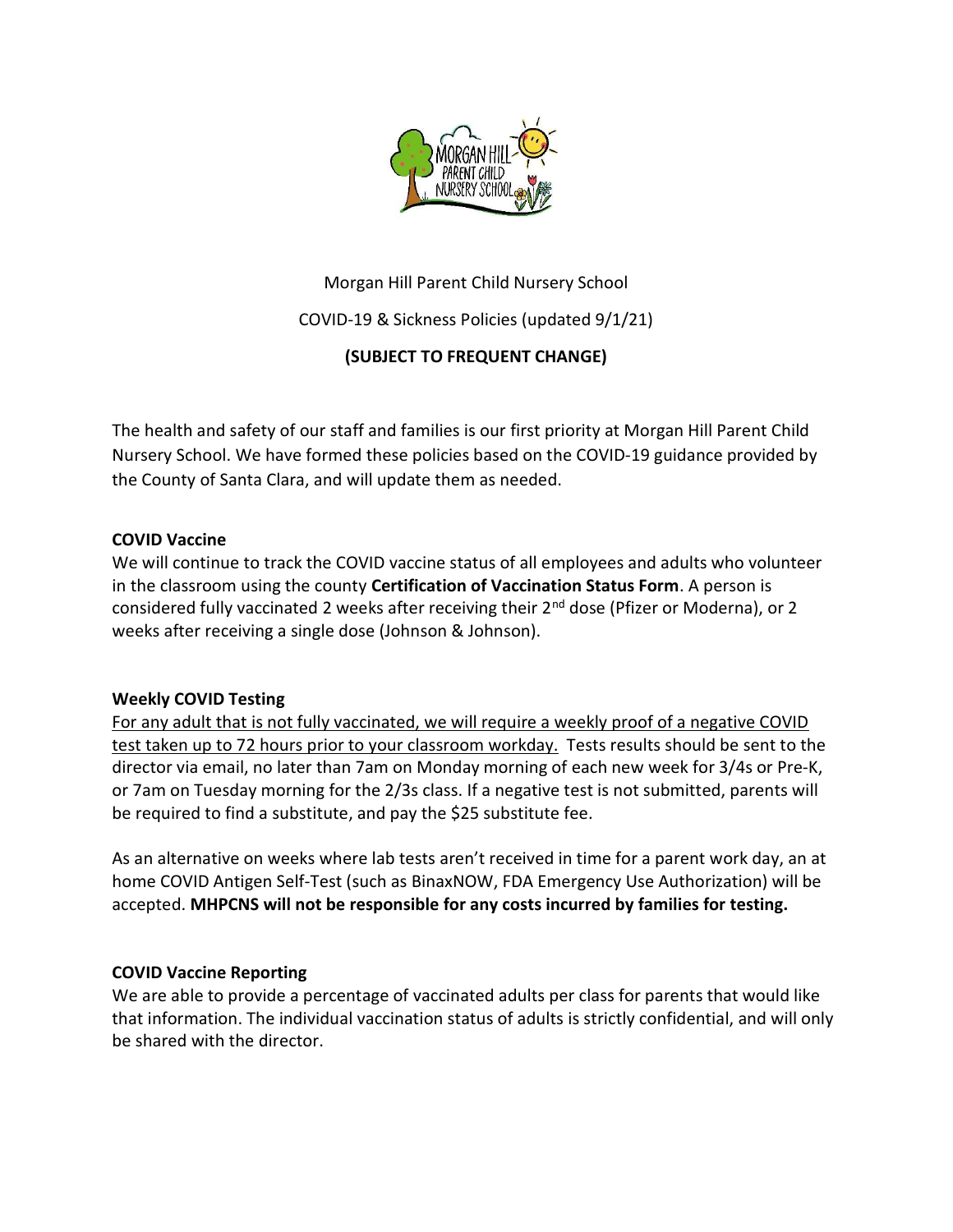### Masking

Adults and children (2 and over) will wear a mask when indoors. When arriving for school drop off and pick up, we ask that adults be masked. Children will enter school with varying levels of ability and tolerance for mask wearing. For many children, mask wearing has become normalized and something they are comfortable with. For some children, it is something they will be getting used to, and it is something that our MHPCNS teachers will help support them with as they become more familiar with wearing their mask. We will meet them where they are! Per our Community Care Licensing Program Analyst, "if a child refuses to wear a mask, then staff and volunteers have to respect that child. It might become a personal rights violation if children are forced to wear a mask." At this time, the county does not require masks while outdoors. For the safety of the children, we ask that adults mask outdoors when they are in direct contact (not socially distanced) with children.

#### Hand Washing

Hand washing has always been important at MHPCNS, and we continue to have scheduled times for handwashing throughout our day. All children and adults, at minimum, will be required to handwash (or sanitize) upon entering the school, before snack time, after bathroom use, and before leaving the school gates. As usual, the beginning of our year will include hand washing lessons and practice.

### **Disinfecting**

Daily disinfecting with an EPA approved cleaning product that is effective against SARS-CoV-2 (COVID-19 virus) will be done to all high touched surfaces both indoors and outdoors at the end of each day.

### Sick Policies & Exposure Protocols

We know that minor colds are a fact of life for young children. However, this year, a child getting the sniffles can have major consequences for families at our preschool. If a mild cold spreads at MHPCNS there is a domino effect of other children needing to be tested and quarantined for a couple of days while waiting for the COVID test results. Since children are most contagious at the beginning of an illness, we are asking parents to be especially vigilant if your child may just be starting to show symptoms of any illness. We will continue to follow the Santa Clara County Department of Public Health for our policy related to sickness and in the event of a COVID exposure.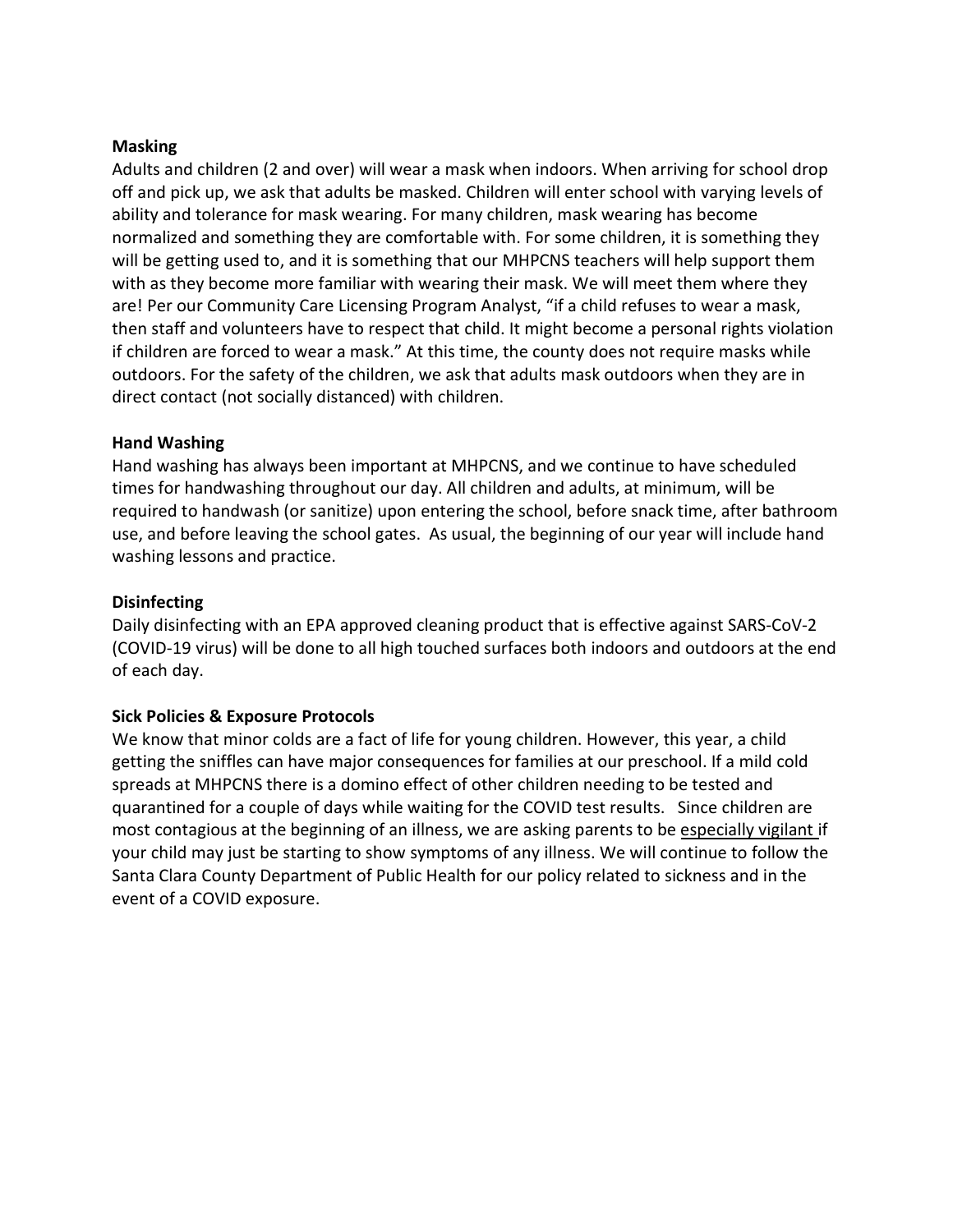

### IF YOUR CHILD IS SICK BUT HAS TESTED NEGATIVE FOR COVID-19

Keep your child home until your child has been fever-free and without fever-reducing medication for at least 24 hours before returning to school. Your child may return to school if your child has tested negative for COVID-19 or has been cleared to return to school by their doctor. Keep your child home if your child looks or acts sick with symptoms like a persistent runny nose, excessive coughing or sneezing, diarrhea, or general malaise. If your child has recently gotten over a cold and tested negative for COVID-19 but has lingering symptoms, please contact the director to discuss your child returning to school.

### IF ANYONE IN YOUR HOUSEHOLD IS SICK

We strongly encourage a negative COVID-19 test for your child to return to school if anyone in your household has symptoms of COVID-19.

### IF YOUR CHILD OR ANYONE IN THE HOUSEHOLD IS EXPOSED TO COVID-19

Keep your child home for 10 days OR get a COVID test 3 days after potential exposure. Do not return to school until your child until child has been home for 10 days, OR has tested negative for COVID-19 using a laboratory test.

### IF YOUR CHILD OR ANYONE IN THE HOUSEHOLD TESTS POSITIVE FOR COVID-19

Notify the school immediately. The school will communicate to anyone who may have been exposed. A child/adult exposed to COVID-19 at home is required to stay home for 10 days, or get a COVID test 3 days after exposure. The child/adult will be able to return back to school if a negative COVID test is provided, or after the child/adult has been at home for 10 days. If child or adult tests positive for COVID, they should not return to school at least 10 days after first symptom began AND at least 24 hours fever free AND their symptoms are better. A negative COVID test is highly encouraged before returning back to school.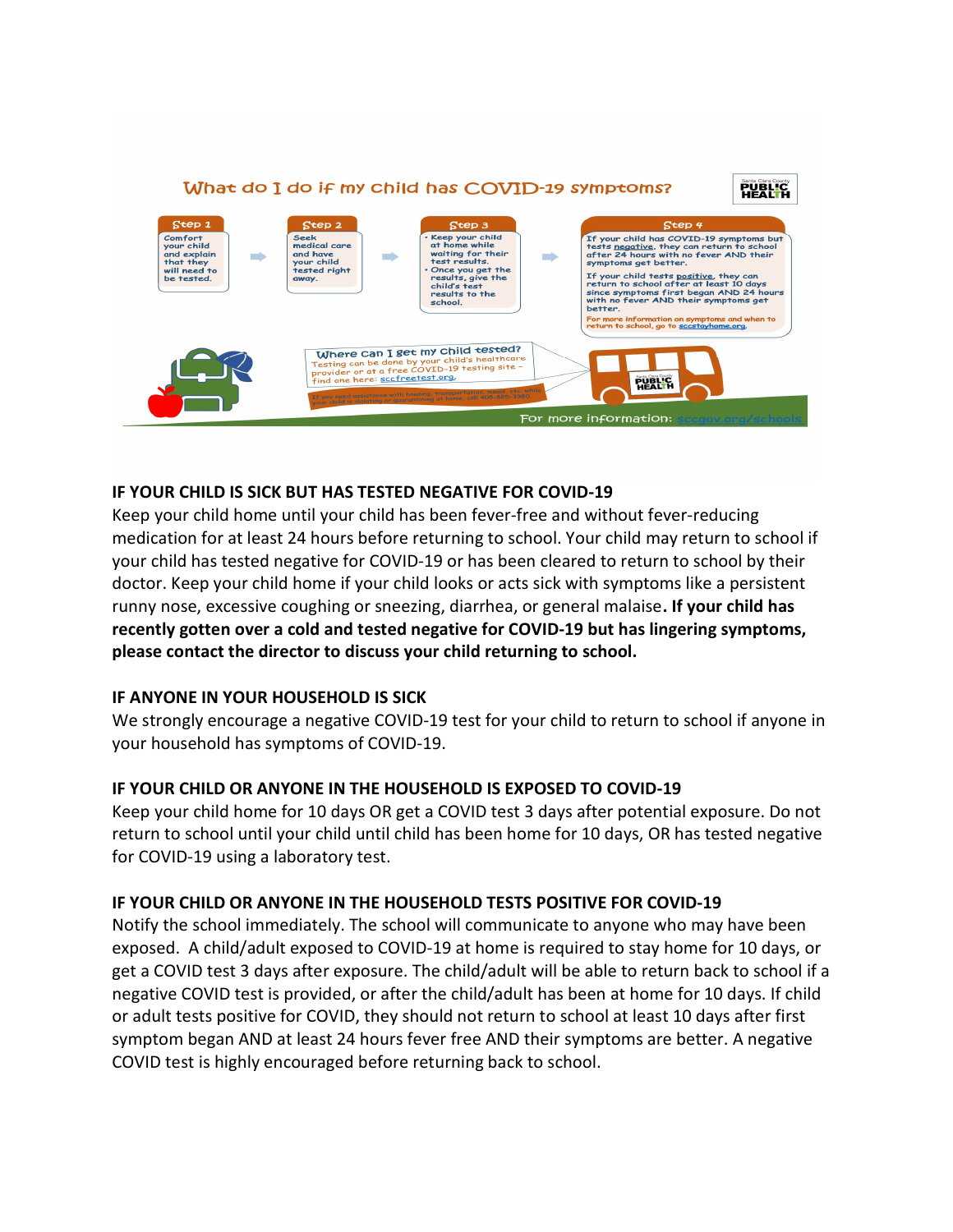### Travel

We strongly encourage, but do not require quarantining or a negative COVID-19 test for your child/adult to return to school after travel that is 150 miles or more away from the county.

### Daily Health Checks

Morning temperature checks will be given to adults and children before entering school gates. Teachers will also check in with each child to access their daily health. If a student is found to have symptoms at the beginning of class, they will be sent home. If symptoms develop during class, the child will be separated from their classmates, and a parent will be called to pick up their child.

### Outdoor School

We will begin our year holding class outdoors as much as possible. We will revisit this decision in late October to determine if we will remain outdoors or open our building to children based on the local COVID situation at that time.

Operating outdoors means that all activities will be outside and that we will be holding circle and snack time outdoors as well. Children will go inside to use the bathroom as needed.

### HEPA Air Filtration System

We are adding a HEPA Air Filtration system to the building that will run during all hours that school is in session to provide additional filtration for anyone going in/out of the building.